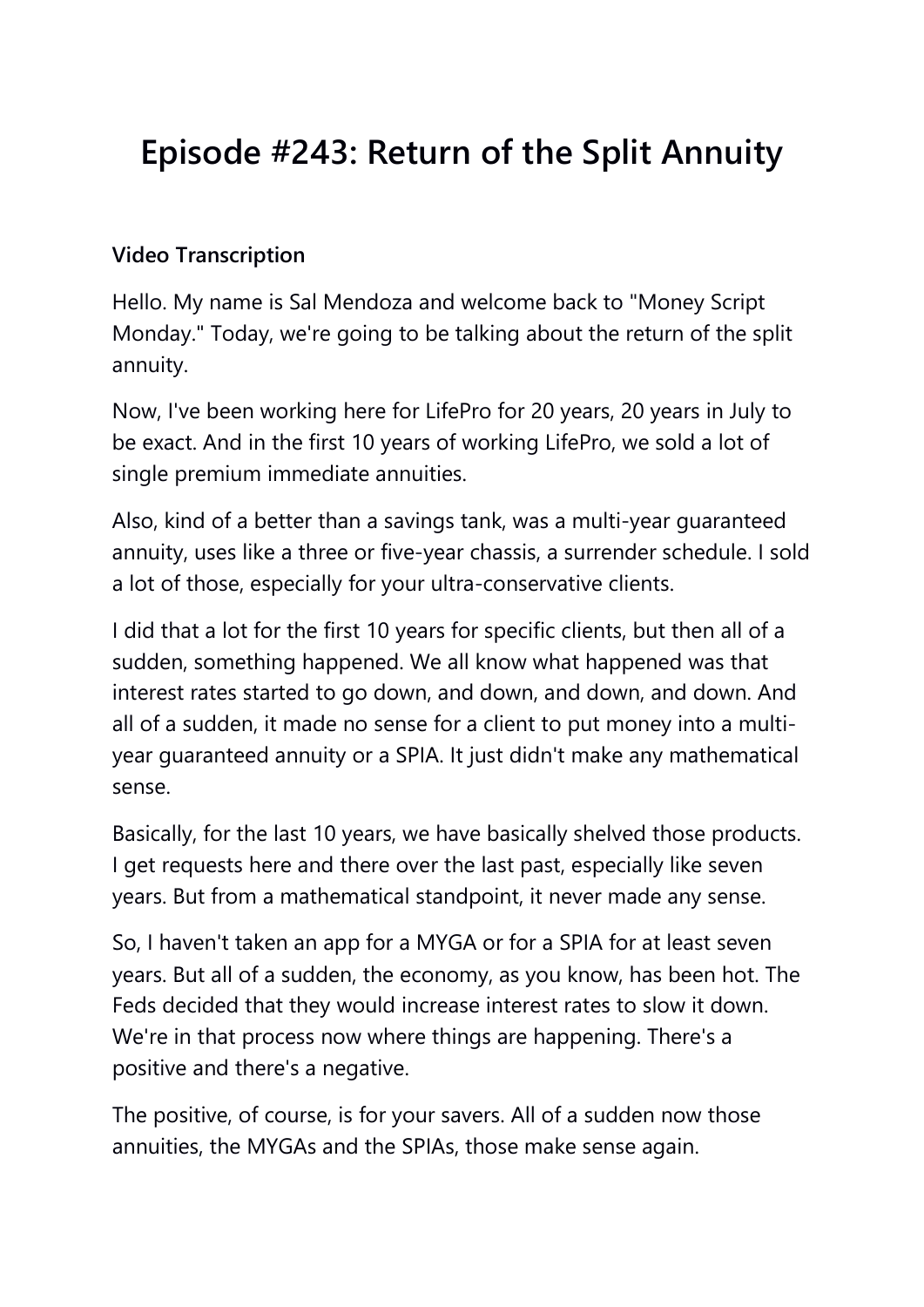What's negative, of course, is if you're trying to buy a car or you're trying to buy a mortgage, it's just going to cost you more money to do that today. Because as you know, it's been very inexpensive to purchase those over the last 10 years, but that's different in 2022.

So, fast forward here is we have a client and he's what I consider your ultra-conservative client. And everyone has a percentage of those in their book of business where they don't want to see anything hypothetical.

They want to give you a dollar and they want to know exactly what they're getting in return, and they want to know exactly to the last penny of what they're getting back in return.

Mow we have a great option again because we're able to pull off the MYGAs and the SPIAs. And in this particular case, we have a 60-year-old man who retired and he needs around \$2,500 a month. What we're going to do is that \$500, we're going to split that up.

We're going to split that into a SPIA and we're going to split the rest of it, the balance into a fixed index annuity. The first chunk of money which is almost \$260,000, we're able to put into a SPIA and then that is going to give them \$2,500 a month, month in, month out for the next 10 years. Simple. Easy concept.

The rest of the money, which is around \$240,000, we're going to put into a fixed index annuity. Much more upside because of the different allocations.

Also, one of the things about this ultra-conservative client is he didn't want any fees. He's like one of those kinds of guys. He counts every little penny and where it's going. And rightfully so, he's worked hard for his money.

So, we want to be able to satisfy what he wants. So, this fixed index annuity has no fee. The catch is, of course, that he can't touch income, I should say, for the next 10 years.